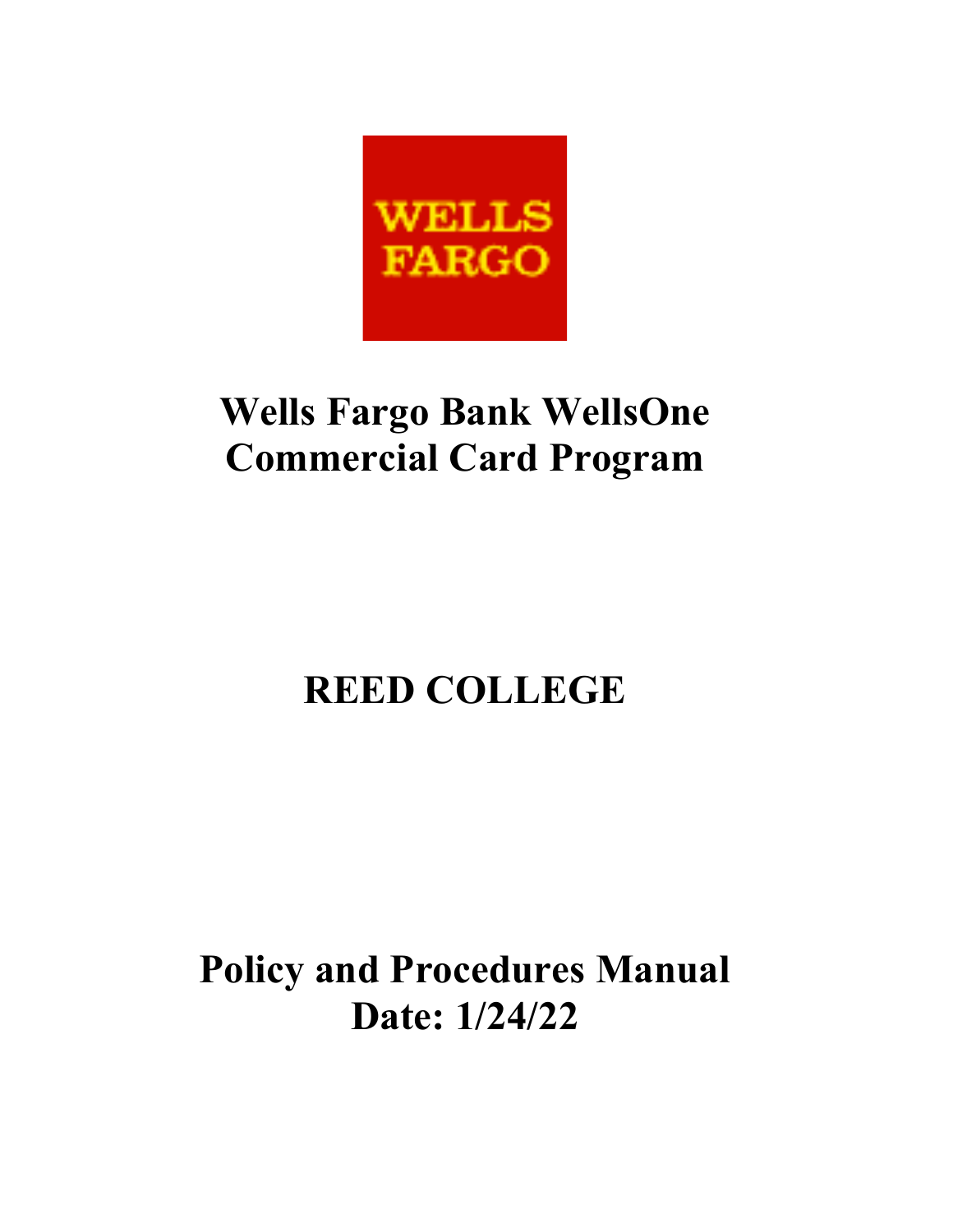# **Table of Contents**

| <b>General Guidelines</b>                                  |  |
|------------------------------------------------------------|--|
|                                                            |  |
|                                                            |  |
| - Preferred Vendors vs. Vendors Not Accepting MasterCard 4 |  |
|                                                            |  |
|                                                            |  |
|                                                            |  |
|                                                            |  |
|                                                            |  |
| <b>Reconcilement and Payment</b>                           |  |
|                                                            |  |
|                                                            |  |
|                                                            |  |
|                                                            |  |
|                                                            |  |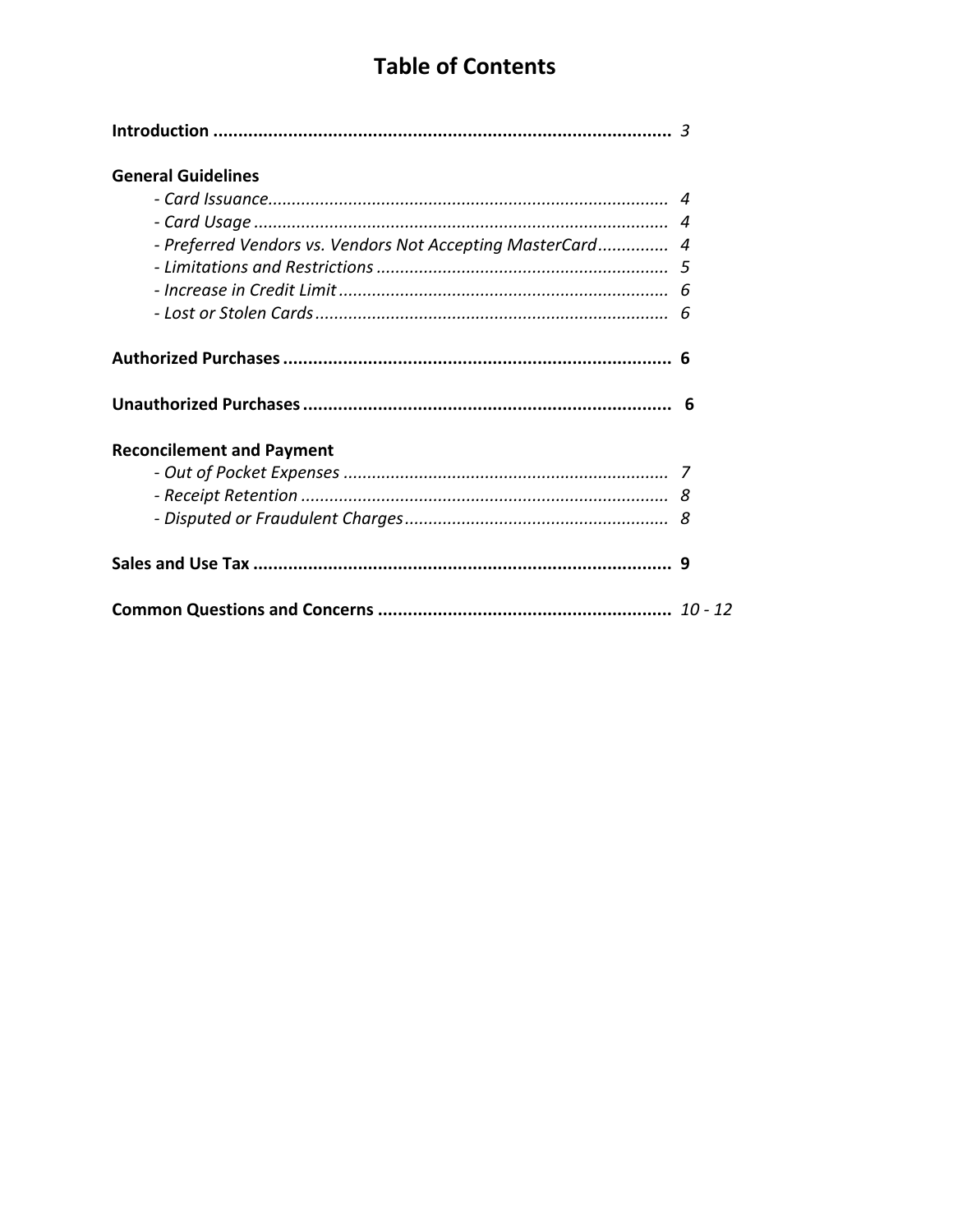# **Introduction**

# *Welcome to the Reed College and WellsOne Commercial Card Program!*

The purpose of the WellsOne Commercial Card Program is to streamline and simplify the purchasing and payment process for Reed College transactions by providing VISA Purchasing Cards (P-Cards) to employees for use in making small purchases and for travel and entertainment expenses. The goal of the Program is to:

- Simplify the reimbursement process
- Reduce the use of purchase orders for small purchases
- Reduce/eliminate out of pocket expenses
- Allow cardholders to reconcile their own activity online
- Eliminate late fees on unpaid balances

This manual will provide you with the particulars of the Program, including general guidelines, reconcilement and record keeping procedures, and customer service information. It is important to read the following information carefully, as you will be responsible for adhering to the company-established policy and procedures.

As with any new process, it is difficult to anticipate every question or issue that may arise. The pilot phase is intended to surface procedures, issues or hurdles that may be encountered in using the Card. The feedback will give us an opportunity to refine our policies and procedures.

If you have any additional questions, please contact your Purchasing Card Administrators:

| Irene Lyczko, Accounts Payable | 503-788-6633 |
|--------------------------------|--------------|
| Dan Lien, Assistant Controller | 503-777-7507 |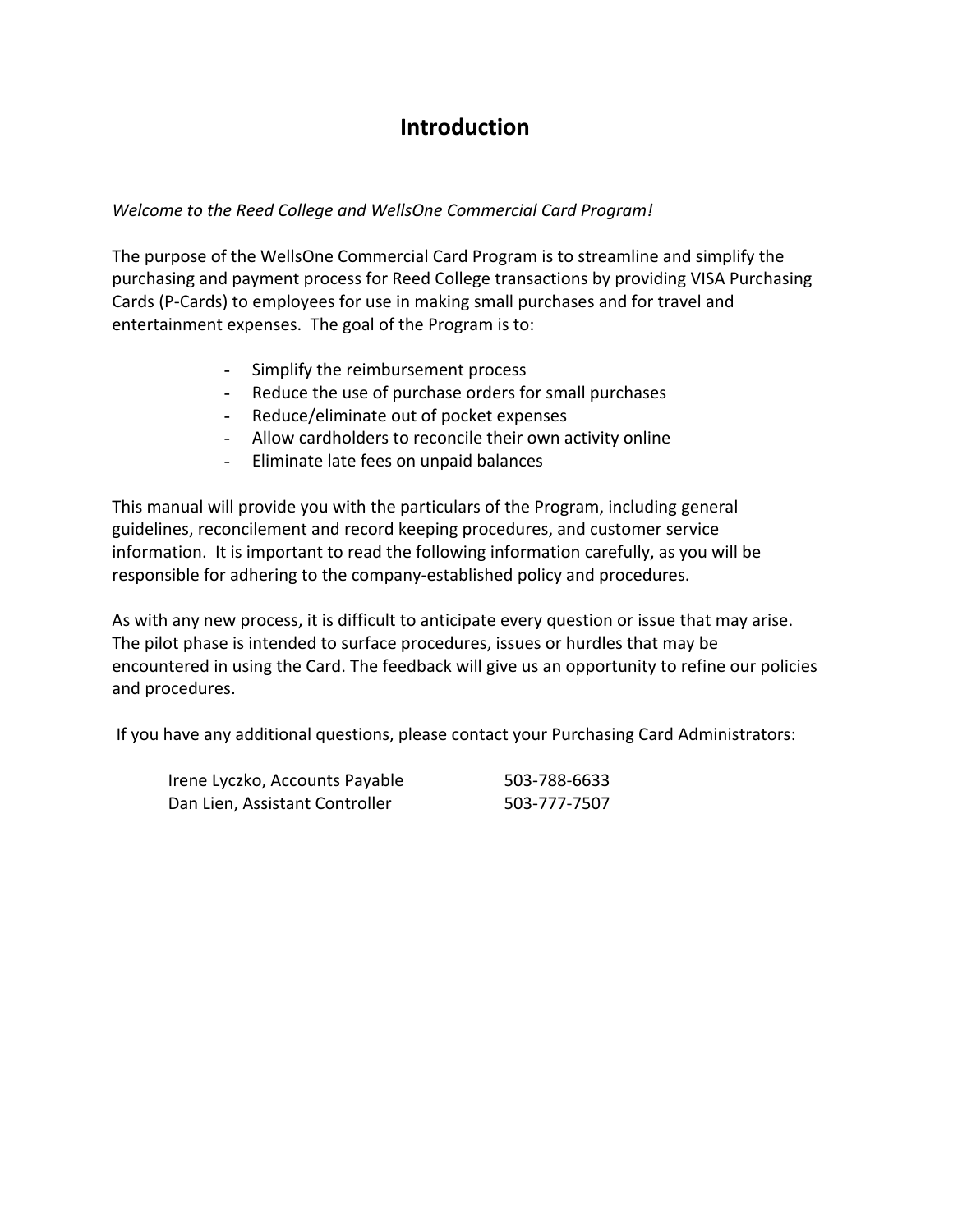# **General Guidelines**

## *Card Issuance***:**

As a cardholder, you will be asked to complete a cardholder agreement. By signing the agreement, you have agreed to adhere to the guidelines established in this manual. Most importantly, you are the only person entitled to use the card and the card is not to be used for personal use*.* As each P-Card is linked to a specific department number and individual employee, the card cannot be transferred from one employee to another. If you are moving to another department contact your P-Card Administrator for the necessary changes. You should be able to keep your card.

Upon receipt of your WellsOne Commercial Card, you will need to activate the account by calling the toll-free number printed on the card. For verification purposes, you will be asked to provide the last four digits of your Reed ID Number. Although the card will be issued in your name, your personal credit history will not affect your ability to obtain a card. The Reed College Business Office is responsible for payment of all purchases.

## *Account Maintenance:*

If there's a need to change any information regarding your account, such as your email address or expense accounting code, please complete the Account Maintenance Form (please email lyczko@reed.edu for this form and forward to your P-Card Administrator (currently Irene Lyczko).

### *Card Usage:*

The WellsOne Commercial Card can be used at any merchant that accepts Visa, except as Reed College otherwise directs. It may be used for in-store purchases as well as phone, fax or mail orders. There is no special terminal or equipment needed by the merchant to process a P-Card transaction.

When using the WellsOne Commercial Card with merchants, please emphasize that an invoice not be sent to Accounts Payable as this may result in a duplicate payment. For phone, fax and mail orders, please instruct the merchant to send a receipt/packing list only. The receipt/packing list should indicate paid by credit card, have your name listed in any "ship to" fields and then send the receipt/packing list to Program Administrator with your receipts in the receipt envelope provided.

*Vendors Not Accepting Visa:*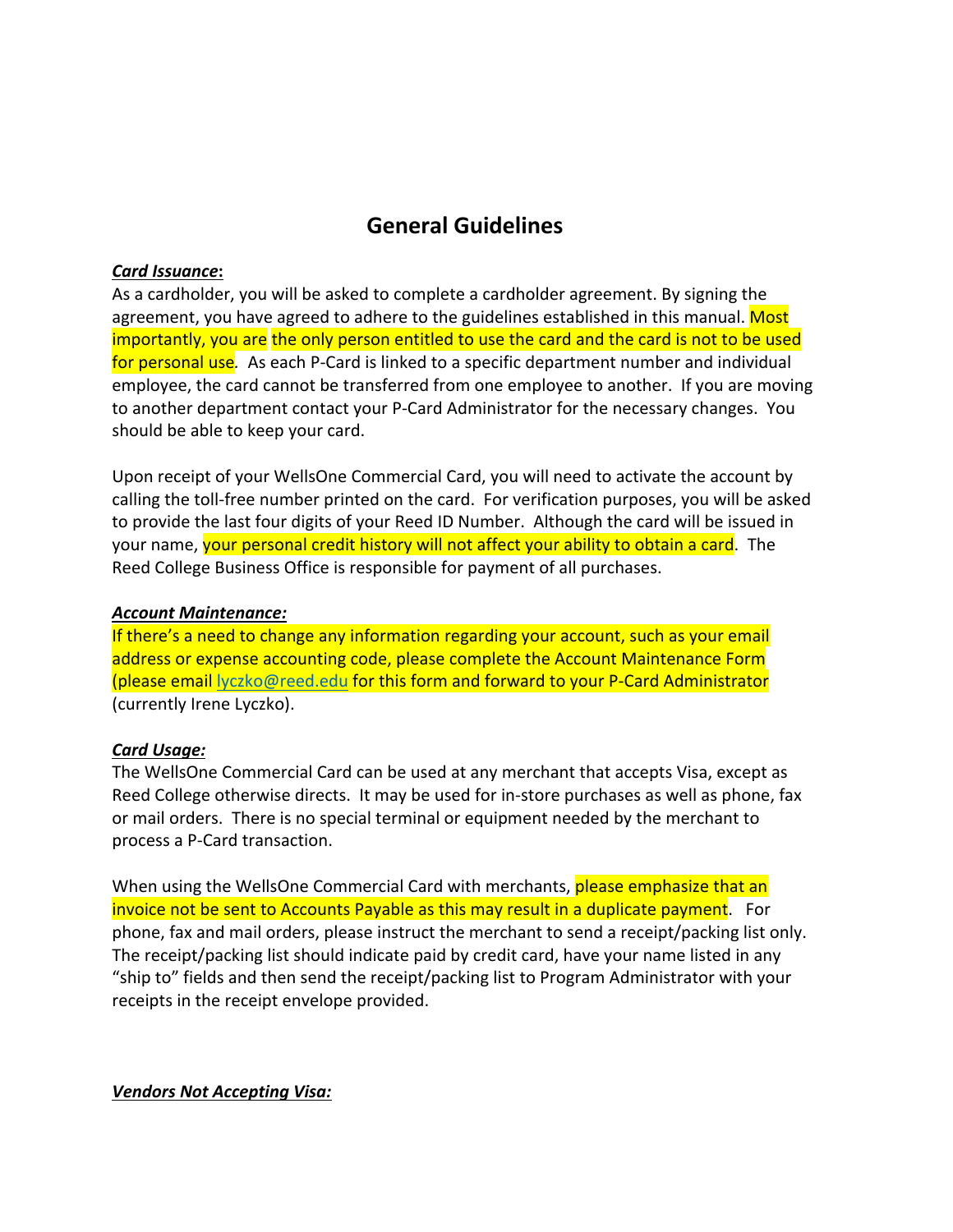Not all of your suppliers will accept Visa. However, as P-Card programs become more and more popular, vendors will want to accommodate their customers by accepting Visa as a method of payment. If you have a vendor who does not accept Visa, please contact your P-Card Administrator. Your administrator will work with Wells Fargo Bank to communicate our desire, and the benefits, of accepting Visa. Alternatively, you may advise the vendor to contact its local bank for details of becoming a Visa member. It will be to our benefit, and the success of the program, if as many suppliers as possible are Visa merchants.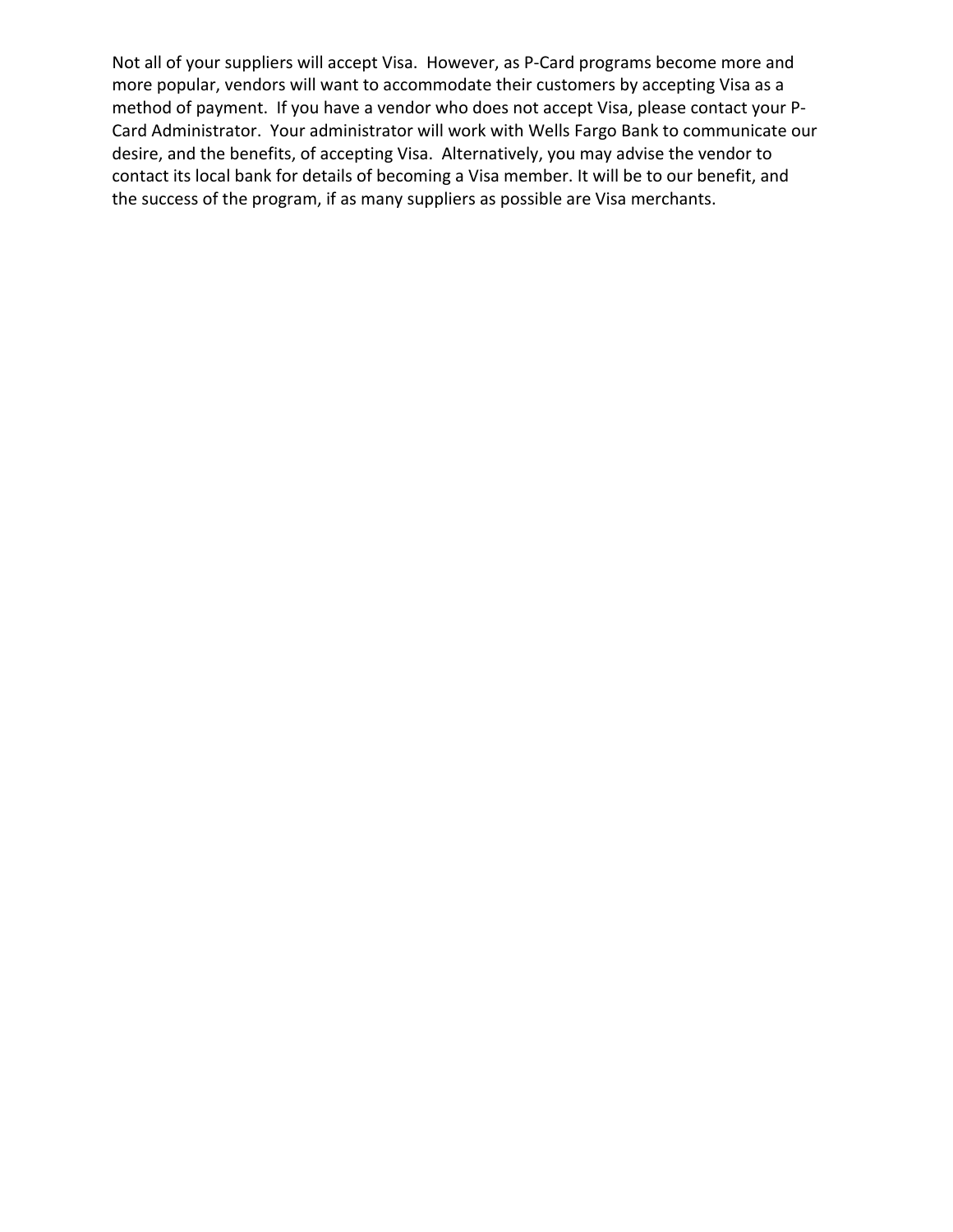## *Limitations and Restrictions:*

Your Manager has assigned a credit limit to your card. There may also be a single transaction limit placed on your card, which means your card will be declined if you attempt to purchase more than this set amount at one time. Do not split a purchase to avoid the single transaction limit. If you believe the single transaction limit will inhibit optimum usage of the Program, please discuss this with your Manager.

In addition to the single transaction limit, every cardholder has a total monthly dollar limit assigned to his/her account. As limitations vary by cardholder, please discuss the limit with your Manager. If you believe your monthly limit to be insufficient for your requirements, please contact your P-Card Administrator to discuss having your limit(s) increased.

The WellsOne Commercial Card Program also allows for Merchant Category blocking. If a particular Merchant Category is blocked (e.g., jewelry stores), and you attempt to use your card at such a merchant, your purchase will be declined. Management has made an effort to ensure that the vendors/suppliers used during the normal course of business are not restricted. If your card is refused at a merchant where you believe it should have been accepted, you should call Wells Fargo Bank Purchasing Card Customer Service at 1- 800-932-0036 to determine the reason for refusal. Also call Irene Lyczko at 503-788- 6633.

Automated customer service assistance is available 24 hours/day, 7 days/week: **1-800-932-0036**

Depending on the result of your inquiry, you may want to discuss the issue further with your Manager. He/she is empowered to advise the P-Card Administrator to modify the restrictions on your use of the P-Card.

**IMPORTANT:** All requests for changes in limitations and restrictions must be made through your P-Card Administrator. Wells Fargo Bank will change existing cardholder restrictions only after a written request is received from the P-Card Administrator.

# *Lost or Stolen Cards:*

You are responsible for the security of your card and any purchases made on your account. If you believe you have lost your card or that it has been stolen, immediately report this information to Wells Fargo Bank Customer Service at 1-800-932-0036. Immediately after reporting to Customer Service, you must inform your P-Card Administrator. It is extremely important to act promptly in the event of a lost or stolen card to avoid company liability for fraudulent transactions.

As with a personal charge card, you will no longer be able to use the account number after notifying the bank. A new card should be issued *within* 48 hours of notice to Wells Fargo Bank.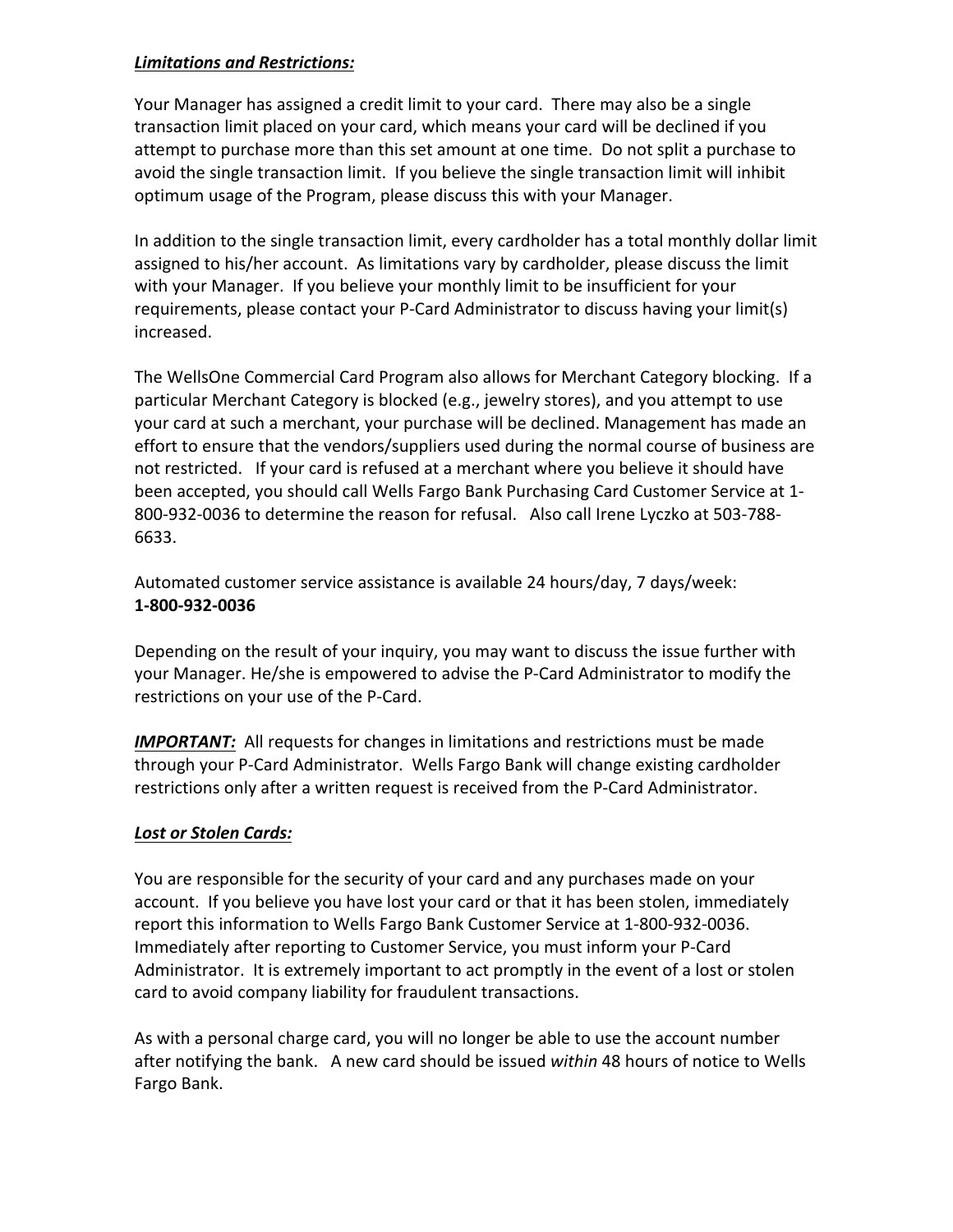# **Authorized Purchases**

The WellsOne Commercial Card Program is intended for maintenance, repair, operating and other low value purchases needed during the course of business. These purchases may include:

- Office supplies and forms
- Books and subscriptions
- Computer supplies, e.g., software
- Daytimers and calendars
- Professional membership dues
- Congratulatory or sympathy flowers
- Catering
- Banquet or golf expenses
- Travel and Entertainment
- Miscellaneous items

# **Unauthorized Purchases/Vendors**

- **•** Items for personal use
- Country club memberships
- Cash withdrawals
- Recreational vehicles (boats, RV's, motorcycles, etc.)
- Direct marketing

As with any company purchase, the card is not to be used for any product, service or with any merchant considered to be inappropriate for Reed College funds. Failure to comply with the above guidelines for authorized purchases under the Wells Fargo Bank WellsOne Commercial Card Program may result in disciplinary action, cancellation of your card privileges, and possible termination of employment.

# **Reconcilement and Payment**

Unlike personal credit cards, the WellsOne Commercial Card Program is handled as corporate liability. Your personal credit history has not been taken into account when a card has been issued in your name.

The Accounts Payable Department is responsible for paying the Program invoice each month. You are not responsible for direct payment under your account.

It is your responsibility, immediately upon receipt of your email from the Commercial Card Expense Reporting (CCER) system, to sign on and reconcile your statement online. Place a check mark in each "Receipt Attached" box indicating you are submitting a receipt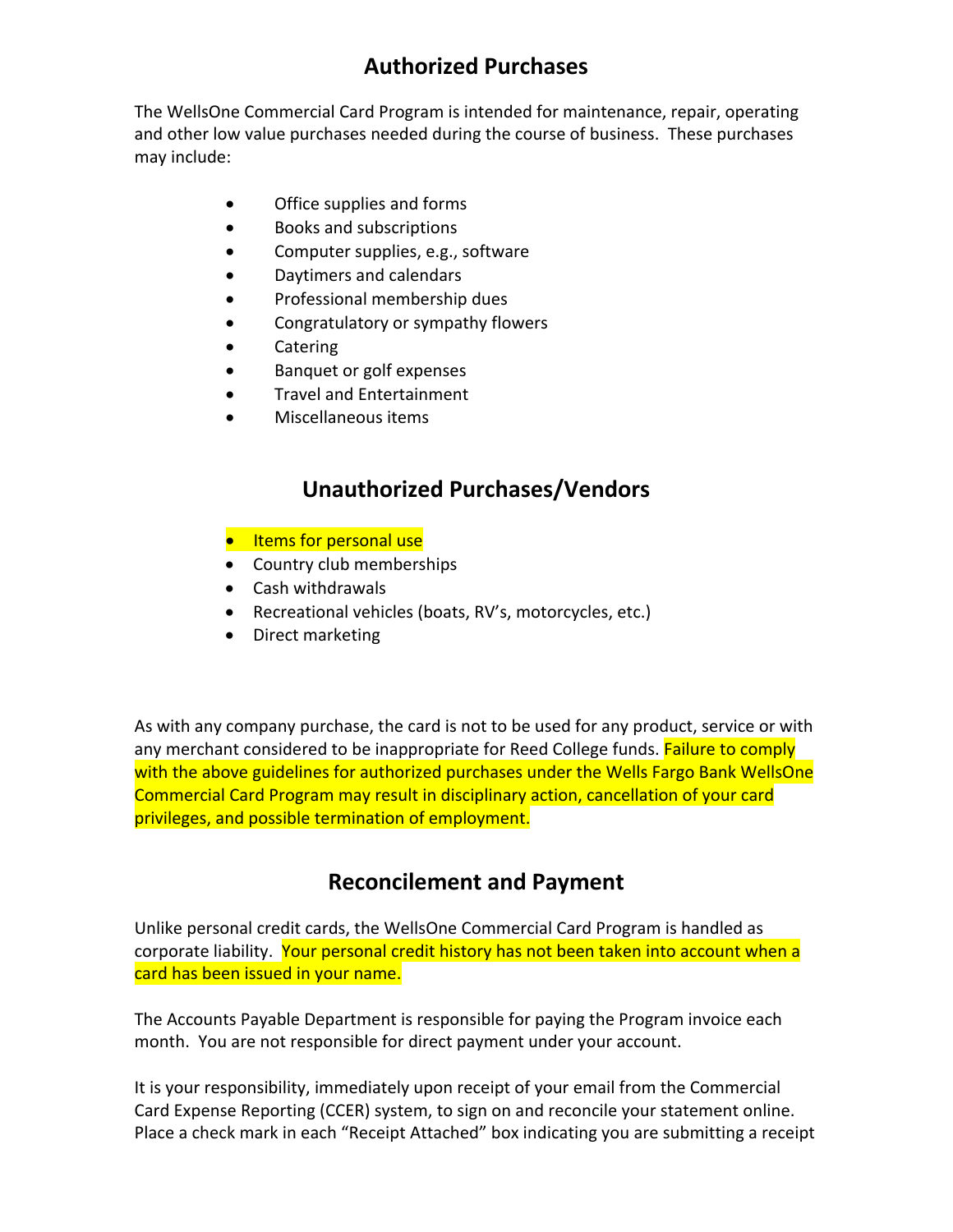for each purchase and verify that all expense coding is correct. You are also required to add a description of the item or service purchases. You may also assign a Purchase Order number or and Invoice number in the custom fields provided. When you have ensured that everything is in order, select the 'Review Complete' button at the bottom of the screen. Then, sign and forward your receipts in the envelope provided to your Approver for review.

You will have an allotted number of days to review, make any necessary coding changes, and 'sign off' on your statement. After this time expires your statement is forwarded to your P-Card approver. Your P-Card Approver receives a copy of your statement electronically as well, and has a predetermined amount of time to review and approve it. Your P-Card balance is replenished once per month on the 16<sup>th</sup>.

You are responsible for the following:

- Retaining all receipts for items purchased with your P-Card
- Put a business purpose in the description box on the statement
- Sending all receipts to your approver after you have reconciled your statement
- Ensuring all transactions posted are legitimate purchases made by yourself on behalf of Reed College

# *Remember! Use one receipt envelope per cardholder. Please do not mix cardholder receipts.*

# *Receipt Retention:*

It is a requirement of the program that you keep all receipts for goods and services purchased. For orders placed via phone, fax, email, or mail, you must request a receipt, detailing merchandise price, sales/use tax, freight, etc. be included with the goods mailed/shipped. It is recommended you request the receipt be emailed to you, prior to the goods being shipped, to ensure you have a receipt for statement reconciliation. (*Note*: a merchant should not reject this request, as it is a Visa policy). It is extremely important to request and retain purchase receipts, as this is the only original documentation.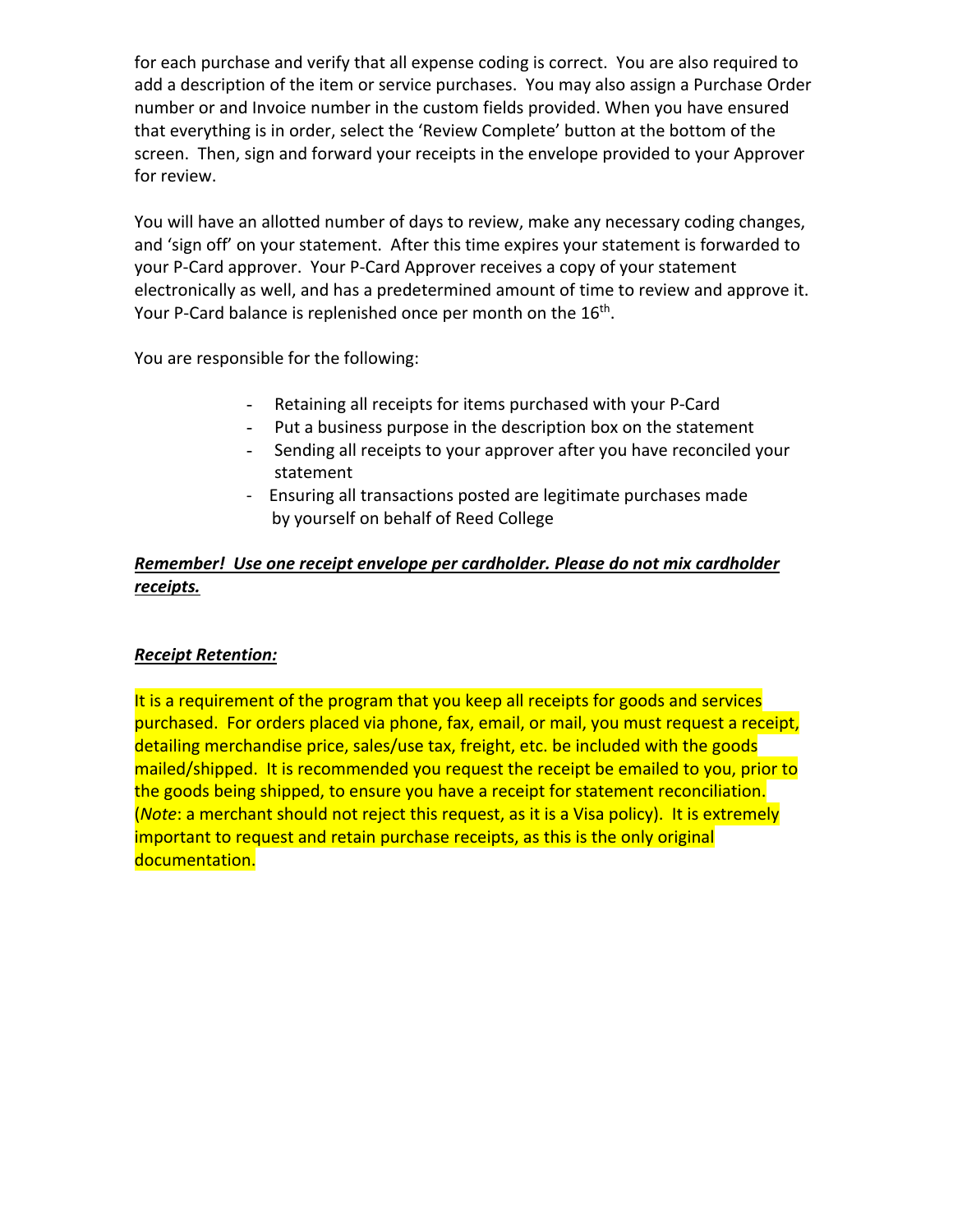## *Disputed or Fraudulent Charges:*

If there is a discrepancy on your statement, it is imperative that the issue is addressed immediately! Depending on the type of discrepancy, you will need to contact either the merchant or your Program Administrator to resolve the disputed transaction.

If you believe the merchant has charged you incorrectly or there is an outstanding quality or service issue, you must first contact the merchant and try to resolve the error or problem. If you are able to resolve the matter directly with the merchant, and the error involved an overcharge, a credit adjustment from the merchant should be requested and will appear on your next statement.

If the merchant disagrees that an adjustment is necessary, immediately contact your Program Administrator who will work with Wells Fargo to resolve the dispute. Wells Fargo Bank will request complete details of the dispute in writing in order to research the item in question. The details of the disputed transaction should be reported on the Wells Fargo Bank Dispute Form (email lyczko@reed.edu for this form) or on the dispute screen available in CCER.

Wells Fargo Bank must receive any charge dispute within 60 days of the transaction date. While pending resolution, Wells Fargo Bank will credit Reed College's account for the amount of the disputed transaction. Although Wells Fargo Bank acts as the arbitrator in any dispute, you should never assume that a dispute would be resolved in your favor.

If the dispute is not resolved to your satisfaction, and you believe the merchant has unfairly treated you, please notify the P-Card Administrator with the relevant details. If the merchant is one of our preferred vendors, we may take further action.

Any fraudulent charge, i.e., a charge appearing which was not authorized by yourself, must be reported immediately to your P-Card Administrator. Prompt reporting of any such charge will help to prevent the company from being held responsible. A Declaration of Forgery or Unauthorized Use form has been included with this package to facilitate notification of any such transactions (Appendix IV).

# **Sales and Use Tax**

Merchants are required by tax authorities to include the applicable sales or use tax at the time of purchase. The amount of tax is dependent on a variety of factors including the state, country and city where the goods are purchased.

All merchandise not purchased for resale or not specifically exempt should include the applicable sales tax.

If your purchases are usually tax-exempt, you will be required to provide merchants with the necessary forms for non-taxable goods or services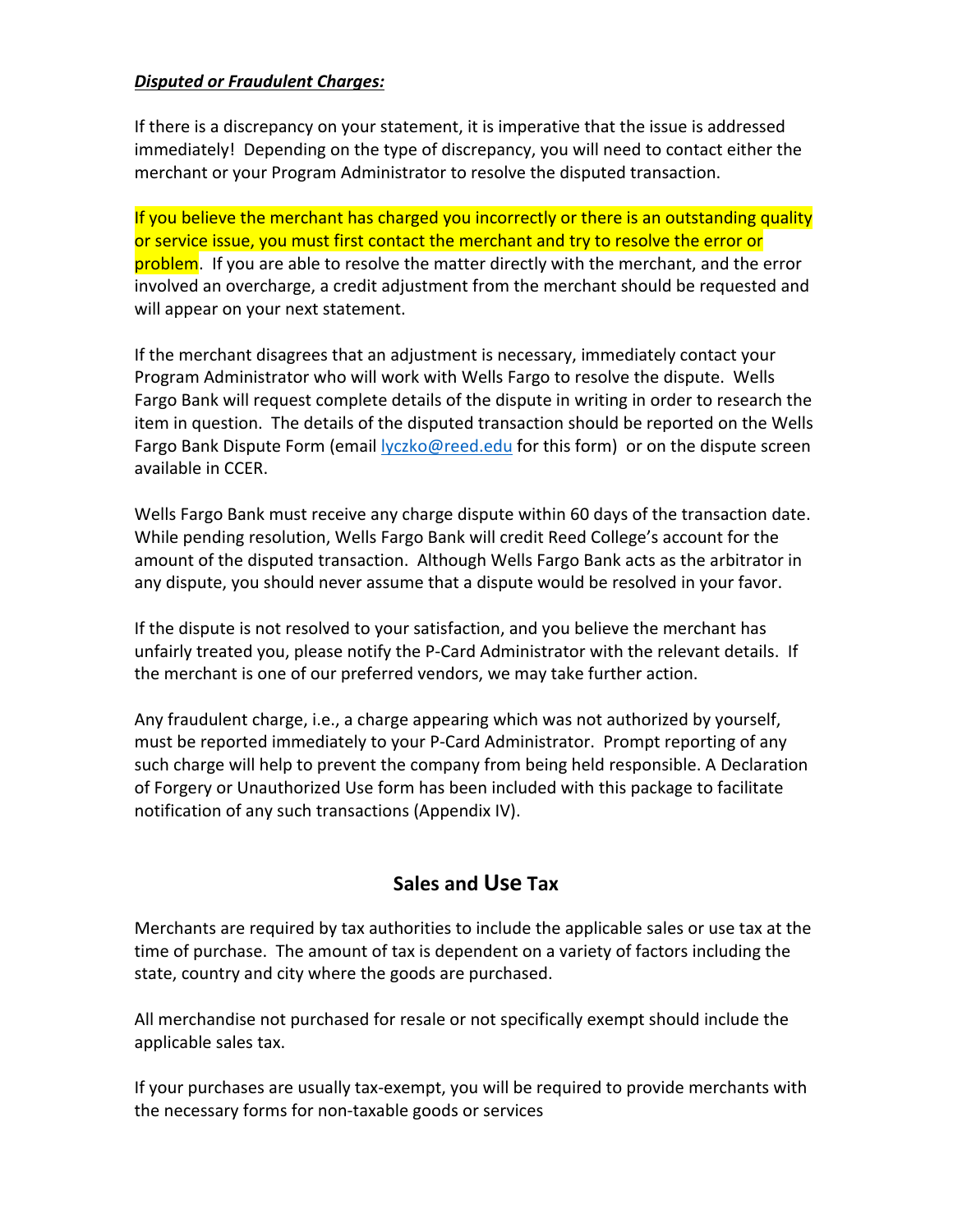# **Common Questions and Concerns**

## • **Why did Reed College decide to participate in a P-Card Program?**

 Like most companies today, we are exploring ways to streamline processes and reduce costs. Frequently the expenses incurred to process a small dollar purchase can run as high as the price of the item itself.

With a P-Card, many of the typical purchasing steps should be eliminated including, generating a requisition, preparing a purchase order, matching a packing slip to a purchase order, creating an invoice voucher, sending it to the department for approval and returning it to the Business Office for payment.

## • **What is the procedure when I pay for something with my P-Card?**

Essentially, the process is the same as when using your personal credit card. You must always ask for a receipt for your records, particularly for phone, fax and mail orders.

### • **Are there any restrictions associated with the use of my Card?**

Yes, in addition to Reed College's policy stating the type of products you can buy, other controls and limits *may* be placed on your card including:

- A monthly dollar limit
- A "per transaction" dollar limit
- "Blocked" merchant categories

Please contact your P-Card Administrator for your specific restrictions.

### • **How will I know if I have exceeded my monthly limit?**

 You may consider maintaining a log of your purchases to keep a running total of your expenditures. Once you have reached your limit within a given month, your card will not be accepted for additional purchases. To determine your outstanding balance at any given time, you may call the toll-free Wells Fargo Bank Customer Service number on the back of your card.

### • **What should I do if a supplier does not accept the Wells Fargo Bank P-Card?**

 Please contact your P-Card Administrator and provide him/her with the supplier's name, address and phone number. If the item(s) you are purchasing cannot be purchased elsewhere with your P-Card, purchase the item using your personal cash out of pocket and submit for reimbursement on your next P-Card Statement.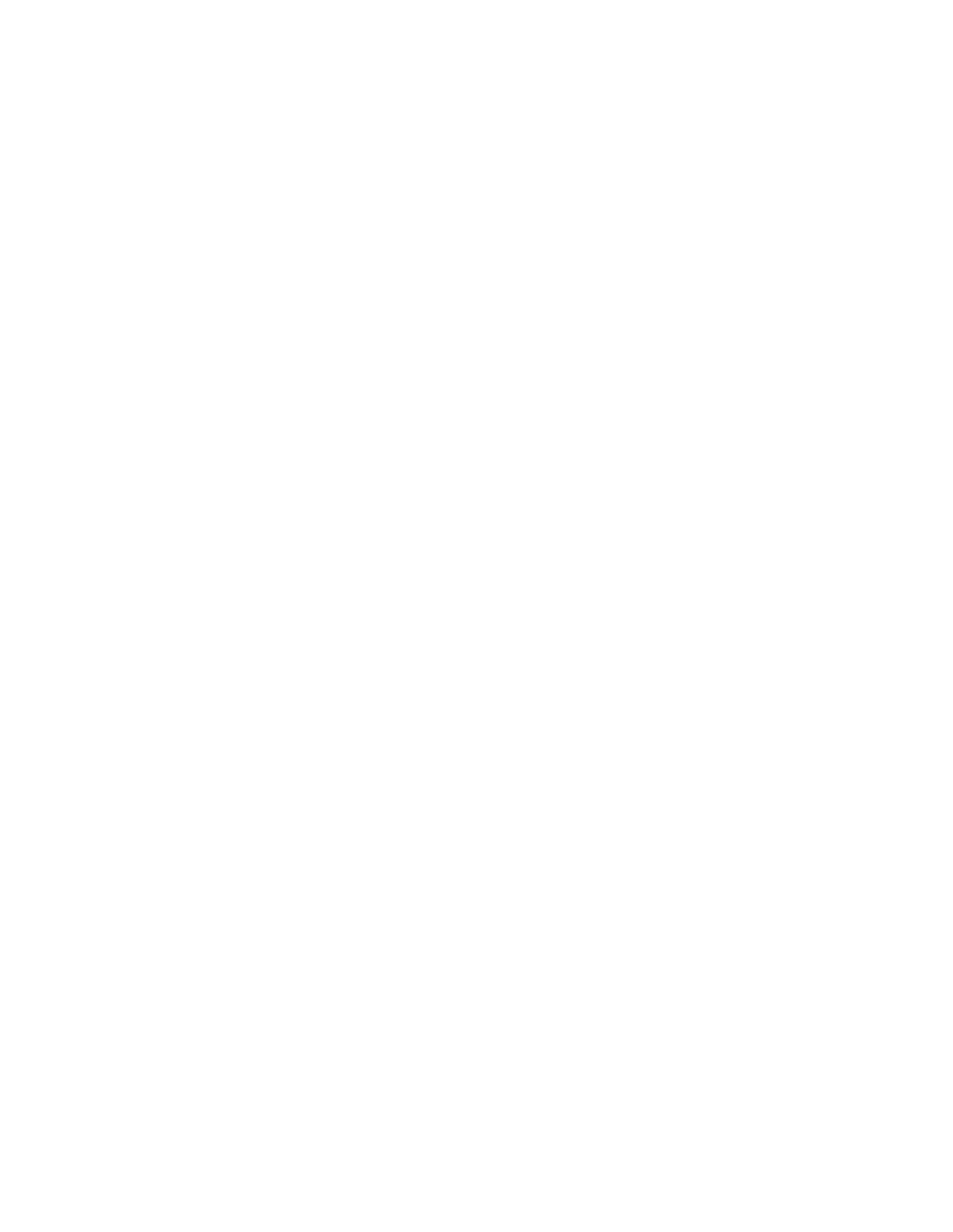# • **How will I know if Reed College is getting billed correctly for the purchases I have made?**

You will receive a monthly cardholder activity statement online listing all the purchases made and credits received in the previous month. This statement is for your review only and allows you to reconcile your purchases. You must review the statement in a timely manner, as any disputed or fraudulent transactions must be reported to Wells Fargo Bank in a timely manner.

# • **How will my monthly P-Card bills be paid?**

You are NOT responsible for the payment of your P-Card bills. The monthly statement you receive is for your review only. Accounts Payable will make one payment to Wells Fargo Bank covering P-Card expenses for all Reed College employees using the card.

# • **Who may I talk to if I have questions?**

Our current P-Card Administrators are Irene Lyczko and Dan Lien. The P-Card Administrator should be contacted for any questions you have regarding limits, usage and other issues.

Only the P-Card Administrator has the authority to change any existing information or restrictions to a cardholder's account.

# • **What should I do if I have a problem associated with something I bought with my P-Card?**

 Please refer to the "Disputed or Fraudulent Charges" section of this guide for complete details. It is extremely important that you address these items immediately.

### • **Once I receive the card, can I begin using it immediately?**

Once you receive your card, you will be instructed to call Wells Fargo Bank's toll-free number and provide certain information (e.g., Reed ID number or other meaningful data) to activate the card. This procedure ensures a secure card issuance process and helps to prevent fraud.

# • **What should I do if my card is lost or stolen?**

It is extremely important to call Wells Fargo Bank's Customer Service toll-free number (1-800-932-0036) immediately in the event your card is lost or stolen. You must also notify your P-Card Administrator.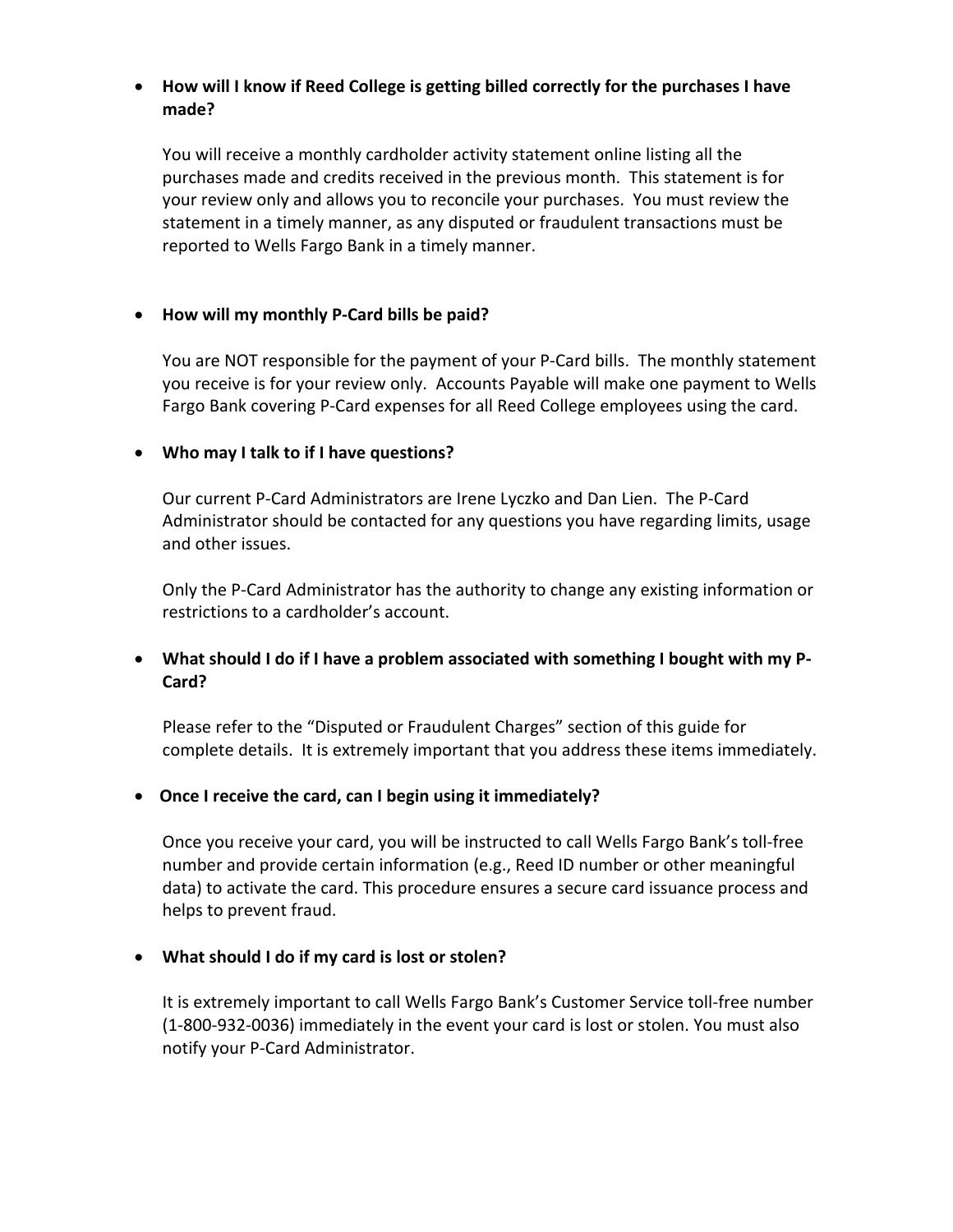Each P-Card will be embossed with the individual employee's name. The employee is responsible for the proper use of his/her card. *At no time should another individual utilize your P-Card.*

## • **Can the P-Card be used out the United States?**

Yes, the Wells Fargo Bank P-Card is accepted worldwide. Purchases can be made in any currency and billed in U.S. Dollars. The currency, as well as the foreign exchange rate utilized, is stated for each transaction on your statement.

## • **What should I do if I need to change my monthly or single purchase limits?**

Please contact your P-Card Administrator.